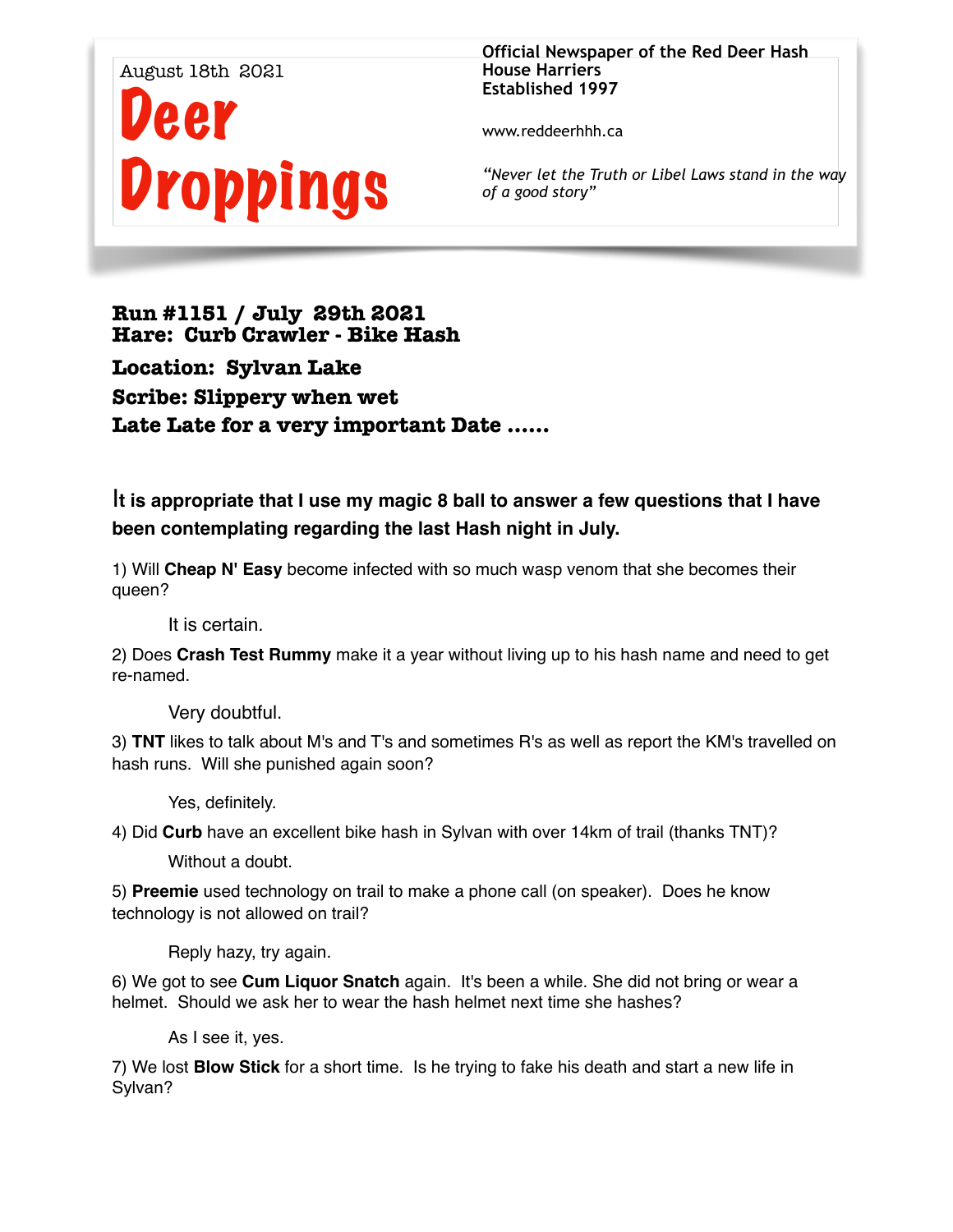Most likely.

8) **G-Spot** tried to run me down while on trail. Is she just shy and doesn't know how to strike up a conversation?

Very doubtful.

9) **Cum See My Box** was on time. Do you believe it?

My sources say no.

10) **Slippery When Wet** volunteered to write the scribe but was late, again. Will the RA give her a break for her tardiness?

Better not tell you now.

11) Will **Blow N' Hoes** join his queen when the time comes?

Signs point to yes.

- 12) Did Doggie Style happen to be in Sylvan and join us for the OnOn? Yes.
- 13) Will Olga, our virgin will come out again?

You may rely on it.

14) Will we see each other again?

Outlook good.

*ONON Slippery*

## **Run Details for Thursday August 19th @ 7 pm Run #1153 Hare: DKD Run start: Coop Red Deer Home Centre 4738 Riverside Drive.**

**Might be wet out so bring extra clothes** 

## CAMPU

*Finally it's here! It's what you've all been waiting for! It's CAMP U! It will be great after this strange year! It's September 10 - 12 at Hardendale Hall as usual. Early bird price is \$50 and is in effect until September 1. After that price will be \$60. Fees include an awesome camp experience, access to the hall (to cook, eat and/ or sleep in) and haberdashery. Food and drink is not included. Etransfer your registration to Chips at [chrball69@gmail.com.](mailto:chrball69@gmail.com)*